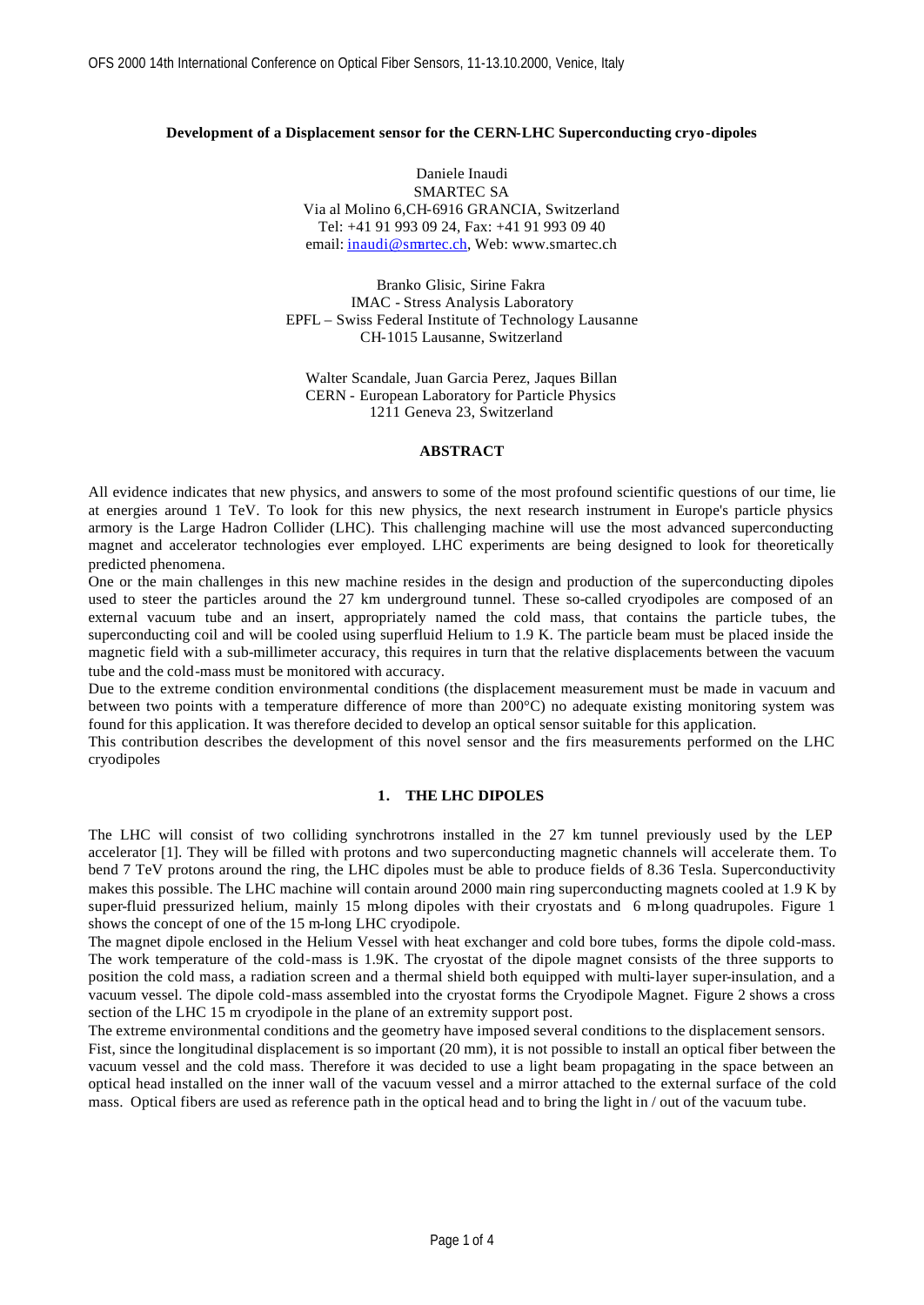

Figure 1: Concept of the LHC cryodipole (CERN, 30.04.99)



Figure 2: Cross section of the LHC dipole magnet.

To insure the correct functioning of LHC it is necessary to know the real position of the cold mass in to the vacuum vessel. This allows to position the particle beam relative to the surveying points placed on the external face of the vacuum tube. During cooling and increase of the magnetic field, the cold-mass changes its size, shape and position. The expected longitudinal deformation of the 15m long cold-mass will be of the order of 20 mm, caused mainly by thermal contraction. More difficult and more important is the determination of the horizontal displacement of its extremities. This was the main goal of this work.

# **2. SENSOR DESIGN**

This solution requires the use of a mirror attached to the cold mass. This mirror must survive undamaged to temperatures down to 1.9K The optical head consists of a reference fiber, a coupler, ferule, mirror and lens. The transversal dimension of the optical head is limited to 30 mm because of space limitations.

The optical head, installed in interior of the vacuum vessel is to be connected with the reading unit, which is in exterior, hence a special vacuum feed through must be conceived. All parts of the sensor must survive the vacuum without significant outgas. The sensor must guarantee an correct measurement even if the cold-mass mirror is subjected to tilt. The working distance of the sensor is approximately 150 mm.

A schematic representation of the optical head and a picture of it are presented in Figure 3. The optical path and the reference fiber have about the same optical length and constitute a Michelson interferometer. This interferometer is demodulated using an existing SOFO path-matching readout system [2]. The Reference fiber is thermalised to the vacuum vessel and is therefore at constraint temperature during all operations.

The optical head is attached to the internal side of vacuum vessel. It consists of the coupler, reference fiber, ferule, lens and the head-mirror. All parts of the optical head are encased in an aluminum Armour. The other mirror is fixed on the cold mass. The optical head, including the reference fiber, is thermalised to with the vacuum vessel hence it works under almost constant room temperature. Thee cold-mass mirror is subjected to temperatures as low as  $1.9K \left( \sim 271 \degree C \right)$ . Tests showed that an high quality mirror with gold coating could survive these extreme conditions without damaging.

The sensor works as follows: The broadband light coming from the SLED source @1330nm in the SOFO reading unit is split by the coupler. One path goes into the reference fiber while the second leaves the fiber trough a metallic ferrule is collimated by the lens and pointed by the head mirror towards the cold-mass mirror. It reflects off the cold-mass mirror, goes back to the ferule and is collimated on a point on the ferrule, close to the optical fiber end, but not on it. The reflected light travels back to the cold-mass and is finally reflected and collimated back in the optical fiber. Since the fiber core and the reflection point on the ferrule are conjugated points with respect to the lens-mirror system, the light is always reflected back to the fiber fore after two passes, independently from the mirror tilt. The intensity of the re-coupled light will off course depend on the aperture-matching and will be reduced with increasing rotation of the mirror [3, 4]. This setup ensures a back-coupling with high tolerance on the cold-mass mirror rotations and independence on its longitudinal translations. In general, a longer focal length of the lens will improve the angle range, but increase the head and beam size. It was found that a lens with a focal length of 25.4 mm would allow a sufficient back coupling efficiency at the design working distance of 150 mm. The total dimensions of the optical head are 30x50x200 mm. The dimensions of the cold-mass mirror are 50x50x10 mm.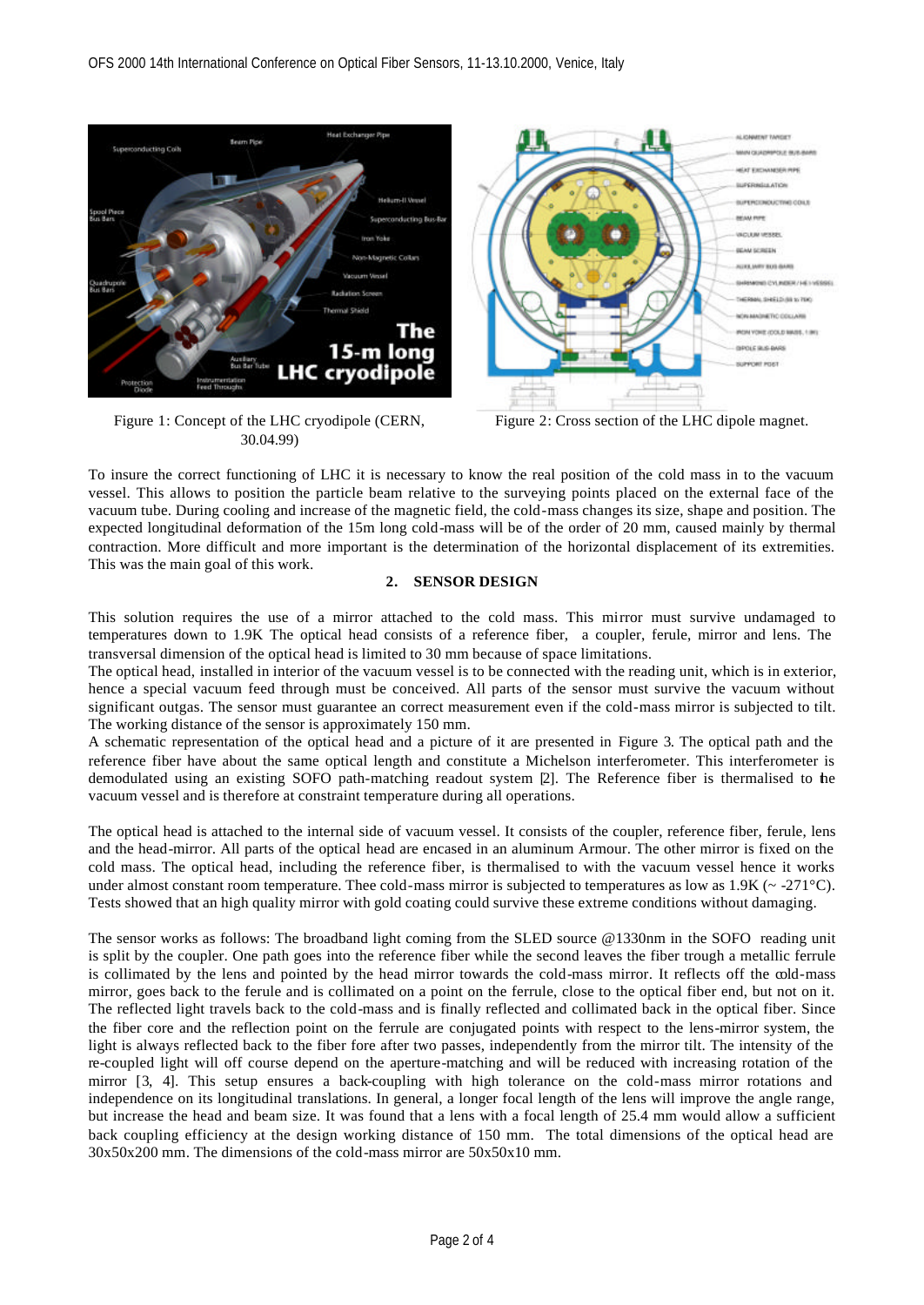

Figure 3: Setup and picture of the sensor head

### **3. 4. LABORATRY TESTING**

The following preliminary tests were carried out in order to certify the sensor before installation in the cryodipole prototypes:

## **Resistance of the cold-mass mirror in low temperature conditions**

The resistance of the cold-mass mirror at low temperatures was tested at three different temp eratures, at 75K using liquid nitrogen, at 20K using a cryostat and at 4.2K using liquid helium. After all three tests there was no noticeable change compared to a reference gold-coated mirror.

# **Vacuum testing of the optical head.**

The Vacuum tests were also successful. A change in the optical path was observed and can be explained by the change of refractive index between air and vacuum.

# **Acceptable tilt range**

The maximal permitted tilt angel was determined by simulating a mirror tilt with a rotation stage. In reality, the installation of the cold mass into the vacuum vessel, its cooling and the application of the electromagnetic field have as a consequence a torsion and an horizontal bending of the cold-mass. Thus the cold-mass mirror may be exposed to horizontal and vertical tilts. If the tilt exceed a certain value, the back-coupling efficiency might become insufficient to carry out a measurement. The usable measurement area is divided in two zones with a blind area in-between. This interruption is expected and corresponds to the light beam returning directly into the fiber after a single round trip. Therefore the area that is considered as exploitable for measurement begins after the interruption and finishes when the signal fades. This area cover the range of about 230". This is higher than the maximal tilt that can be tolerated in the cryodipole. The sensors should therefore cover the whole utilization spectrum without the need of realignments.